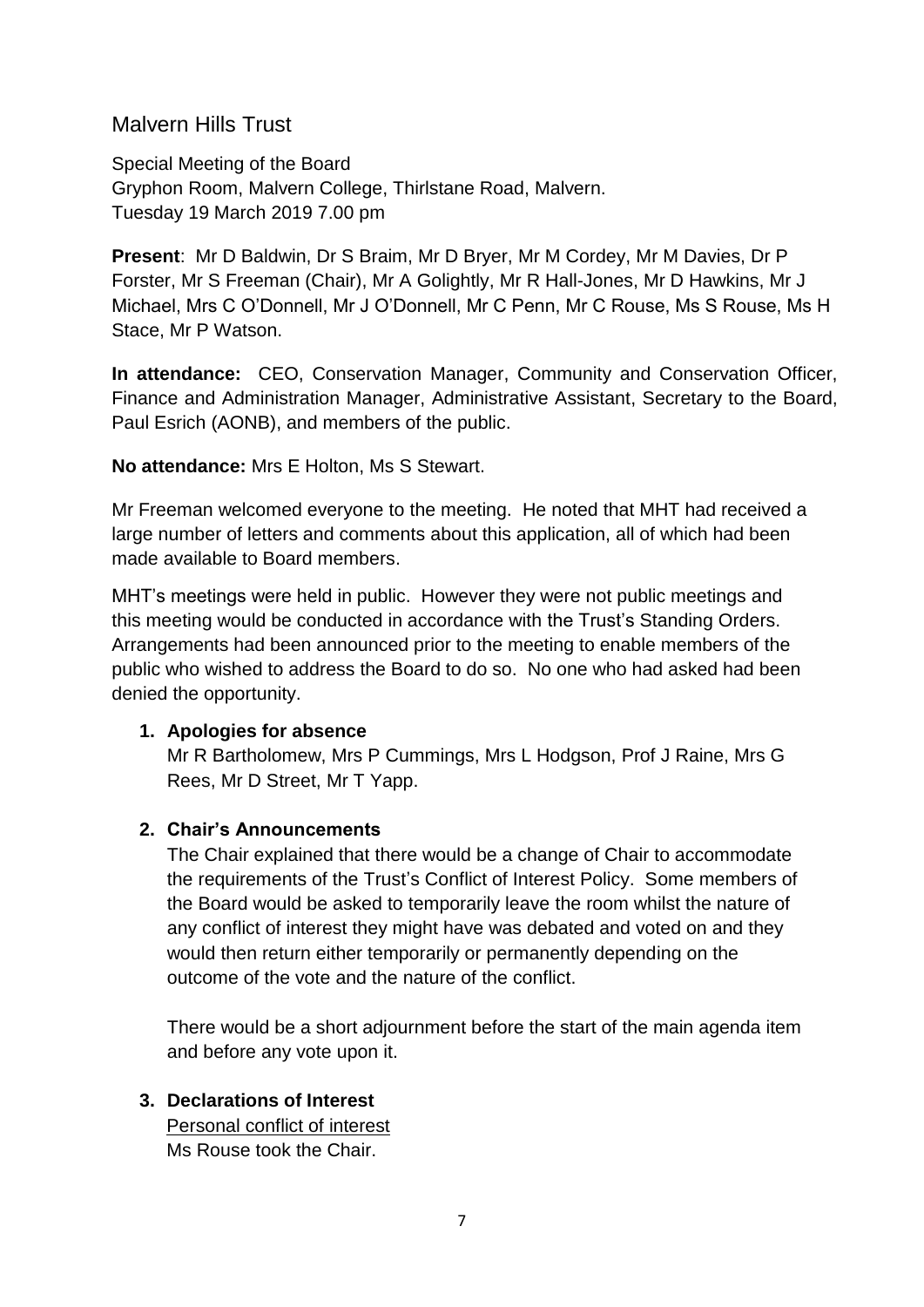**Mr Freeman** said that it had been alleged (which he did not accept) that he had a conflict of interest because he had a direct or indirect financial interest in the outcome of the application. He had made a full statement in public at the last Board meeting, and members had received paper copies of that statement. There were no questions and Mr Freeman left the meeting. Mr Penn confirmed that when the allegation had first become known, Mr Freeman had given full details to him, Prof Raine, the CEO and Secretary to the Board and it had been agreed that the connection was too tenuous to warrant further action.

The matter was put to the vote and it was unanimously agreed that Mr Freeman did not have a conflict of interest in relation to the application.

Mr Freeman took the Chair.

He said that **Mrs Hodgson** had sent apologies. She was the elected member for Chase Ward on Worcestershire County Council. She was entitled to claim councillor allowances (including as a portfolio holder) and she accepted that she had a conflict of interest.

**Mr James O'Donnell** was an elected member for Chase Ward on Malvern Hills District Council (MHDC). He was entitled to receive councillor allowances in respect of this. He was also elected member for Langland Ward on Worcestershire Country Council (for which he also received allowances). There was considerable local opposition to the easement and the position which he took in relation to the easement could affect his chances of re-election and therefore his financial position. Land owned by Bits Heritage Limited, a company of which he was a director had been accepted into the SHELAA (Strategic Housing and Economic Land Availability Assessment for the South Worcestershire Development Plan). The removal of competing land from the SHELAA might enhance the possibility of other sites being selected for development.

Mr O'Donnell said that his elected position had been correctly stated. In addition he was on the Town Council and was involved in their Neighbourhood Development Plan. He did not believe he had a direct conflict of interest but he had been advised by officers that he had. He did not accept that he had a personal conflict of interest.

Mr O'Donnell left the meeting.

Mr Freeman pointed out that Mrs O'Donnell could not vote in relation to Mr O'Donnell's potential conflict of interest as she was a connected person. Mr Hall-Jones stated it was absurd to put district councillors in this position - there was no planning application. Had it been expected that district councillors would not be able to participate, the Acts would have so provided.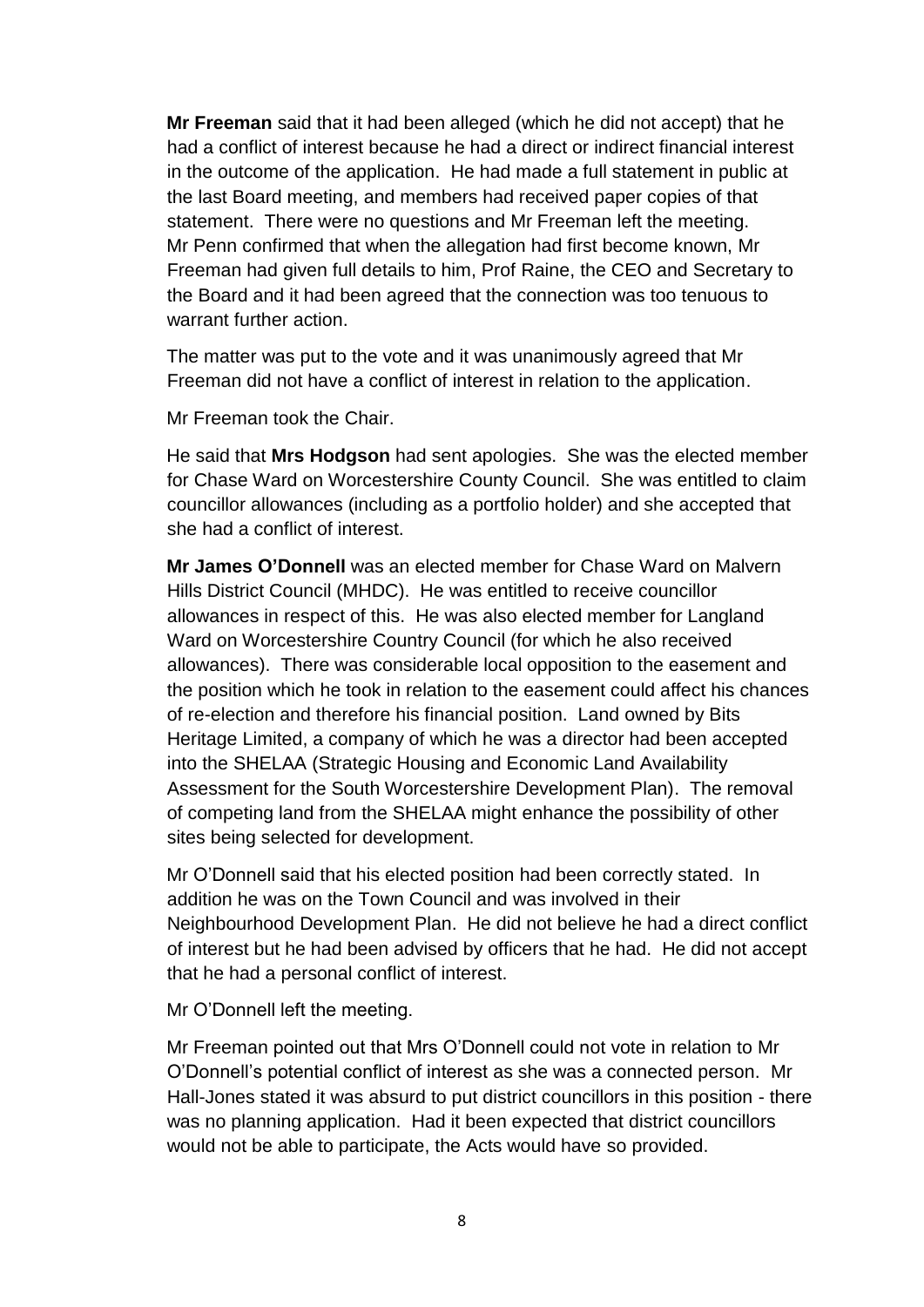Mr Freeman said that since the Acts were passed, MHT had become a registered charity and the meeting would be conducted in accordance with the recommendations and conflict's guidance of the Charity Commission.

Ms Rouse said that the issue was whether people could perceive that Mr O'Donnell might have a conflict of interest; that he might be torn between voting for the people in the meeting who elected him as their representative. The Trust's Conflicts Policy had been approved and set out that conflicts had to be dealt with in accordance with charity law. If a vote was taken including the vote of a conflicted person this could result in the Trust's decision being examined. She felt it could be perceived that Mr O'Donnell would struggle to make a decision based on the Trust's best interests. The matter was put to a vote and it was decided by 12 votes to 4 that Mr O'Donnell did have a personal conflict of interest.

Mr O'Donnell returned to the meeting.

Mr Freeman confirmed that Mr O'Donnell would be required to leave the meeting for the discussions in relation to the easement application and for the vote.

**Mrs Chris O'Donnell** – was a connected person, because of her relationship with James O'Donnell. She was also a director of Bits Heritage Limited and had a potential conflict in her own right. Mrs O'Donnell did not agree that she had a conflict of interest.

Mrs O'Donnell left the meeting.

Mr Freeman confirmed that Mr O'Donnell could not vote on the matter of Mrs O'Donnell's potential conflict of interest as he was a connected person.

Mr Hall-Jones said that the points he had made earlier applied. The Secretary to the Board clarified that Mrs O'Donnell was Mr O'Donnell's mother and there was no doubt that under the policy she was a connected person.

The matter was put to a vote and it was decided by 12 votes to 4 that Mrs O'Donnell did have a personal conflict of interest.

Mrs O'Donnell returned to the meeting.

### Conflict of Loyalty

Mr Freeman stated that the South Worcestershire Development Plan (SWDP) was being reviewed and there had been a call for sites for the revised version of the plan. Rose Farm had been accepted. Worcester City Council and Malvern Hills District Council were part of the South Worcestershire Councils. Councillors would ultimately be responsible for approving preferred sites for inclusion in this plan.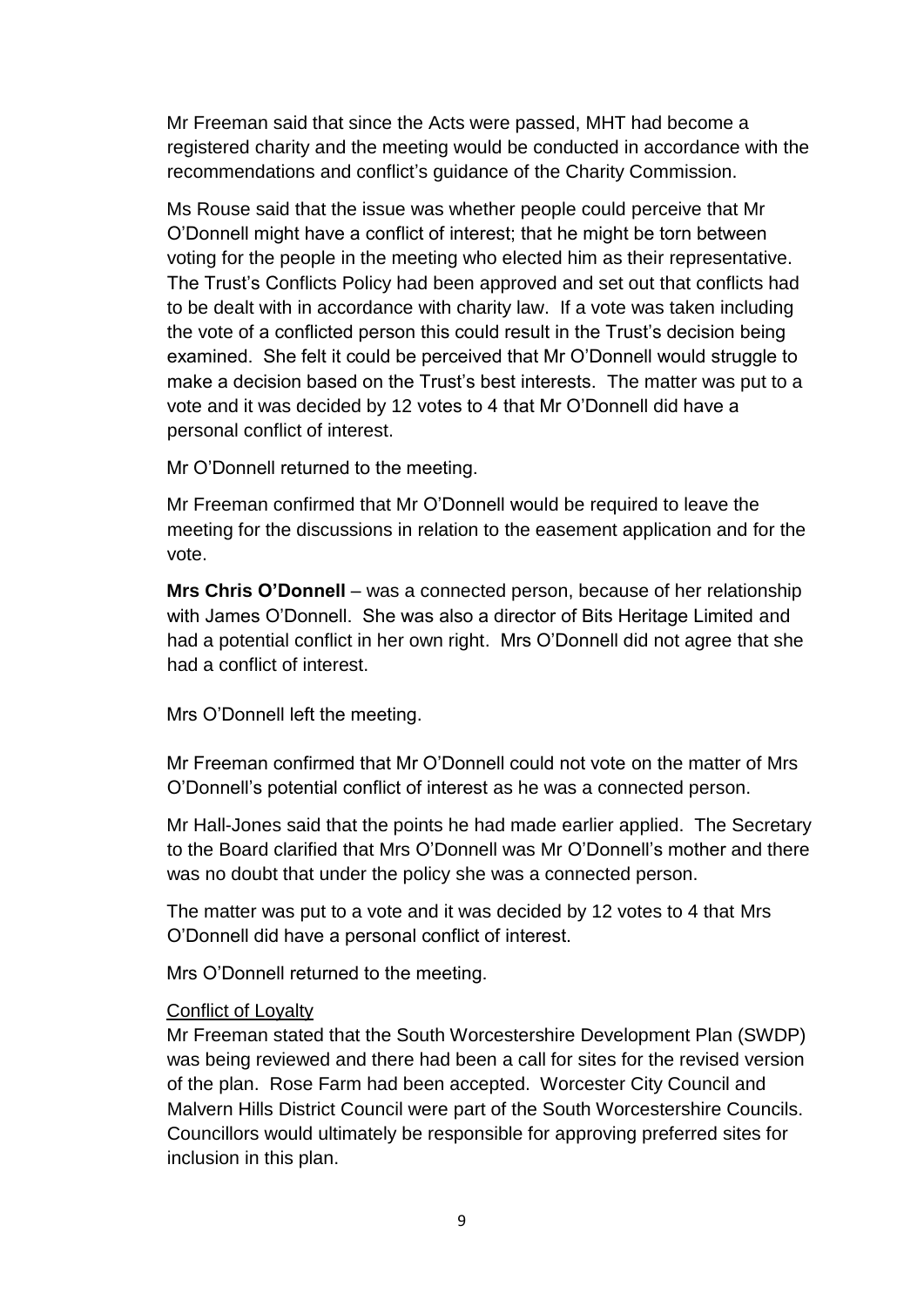The Secretary to the Board announced that Ms Bovey had resigned as a Trustee.

Affected Board members were therefore: Mr Hall-Jones, Mrs Cummings, Mr Davies, Prof Raine, Mr Michael, Mrs O'Donnell, Mr O'Donnell, Ms Rouse, Mrs Hodgson.

A number of councillors accepted that they had a conflict of loyalty. (Mr Davies, Prof Raine, Mr Michael, Ms Rouse, Mrs Hodgson)

Mr Hall-Jones did not accept that he had a conflict and stated that the site had been incorrectly reported as being accepted for development. The site had been put forward as one on a potential list but there is no guarantee that it would be accepted.

Mr Davies accepted that he had a conflict of loyalty as a member of MHDC standing for re-election. He supported the development policy of the Council and hoped to be active in the review of the SWDP. There was likely to be an increased level of housing need and the review would be required to allocate deliverable sites to meet this. Maintenance of a sustainable supply of land was vital to the plan. His loyalty to the policy of the Council could influence his consideration of the application.

Mr O'Donnell did not accept he had a conflict of loyalty. The site had not been looked at by the planners so he did not see there could be a conflict at this time.

Mrs O'Donnell did not accept there was a conflict.

Mr Freeman reported that Prof Raine accepted he had a conflict of loyalty and had given his apologies for absence.

Mr Michael accepted he had a conflict of loyalty as a District Councillor for the same reasons as Mr Davies and he would be involved in the planning process and the SWDP.

Ms Rouse accepted she had a conflict of loyalty as a District Councillor who would vote on which sites will be included in the SWDP.

Mr Freeman reported that Mrs Hodgson had accepted she had a conflict of loyalty.

The Chair proposed that the Board should vote en bloc in relation to councillors who shared the same potential conflicts of loyalty as outlined.

The councillors left the meeting.

The matter was put to a vote and it was decided by 11 votes (with 1 abstention) that the councillors had a conflict of loyalty.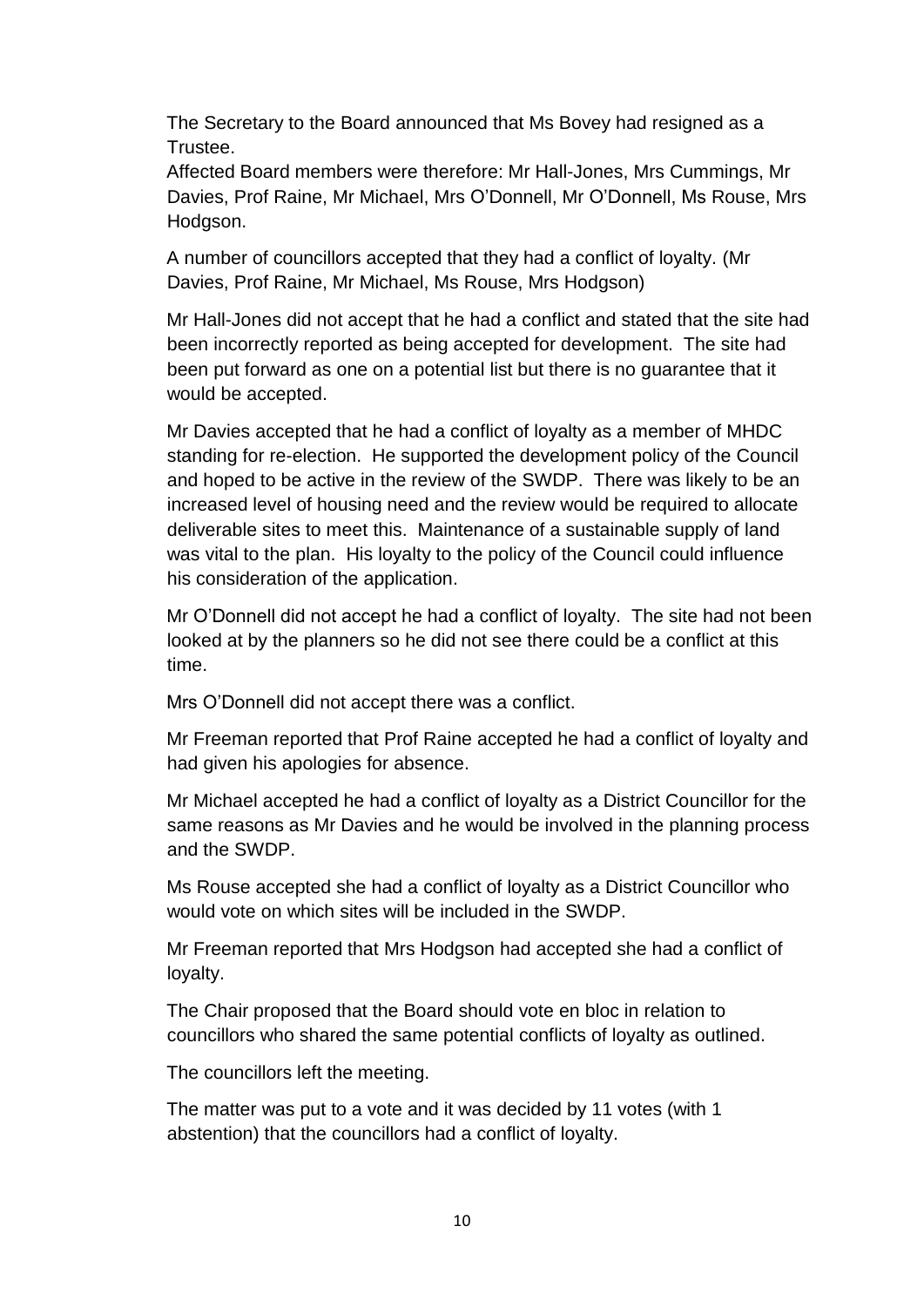The councillors returned to the meeting. Mr Freeman confirmed that those with a conflict of loyalty could take part in the discussion but would be asked to leave the meeting during the vote.

Mr O'Donnell and Mrs O'Donnell left the meeting.

### **4. Public Questions**

No public questions had been received.

**5. To determine the application from the Rose Farm Partnership for easements from Chance Lane and crossing Jackpits Lane.**

Mr Freemen announced that standing orders would be suspended to allow members of the public to speak.

Mr Huskinson (on behalf of the Residents' Association) said: The Residents' Association had taken advice from Matrix Chambers. The Trust was a charity whose responsibilities included preservation of the 'natural aspect' of the 'Hills'. The Hills meant all land under MHT's jurisdiction. It was difficult to conclude that a scheme which would substantially harm the natural aspect of the Malvern Hills should be approved. The Board should not be property developers or speculators. This was one of the biggest decisions MHT was likely to make. If the easement was granted and the development facilitated this would have far reaching implications for all in this part of south Worcestershire. The trustees could not safely vote for this resolution or should at least vote to defer consideration until they were satisfied that they were proceeding correctly.

MHT was a public body for most purposes which brought obligations in relation to transparency and consultation, designed so that public confidence was not eroded. There was evidence that the Trust had fallen down in this respect – little informed debate or consultation and the proposals had only been made available at a late stage. Proper account must be taken of all representations. A public body must act in a way that was consistent with previous decisions. Meetings must be conducted in public but on a number of occasions the public had been excluded for no accountable reason. Threats at a recent meeting that Board members risked personal liability if they did not resolve to grant this easement were intimidatory and wrong in law.

In 2012 the Rose Farm Partnership applied for a vehicular right of way. Board members refused the easement request. Conflicts of interest debarring trustees from voting had to be genuine and substantial. The Trust's November 2018 legal advice was suspect as it ignored the Trust's public law status. It was a scandal that Mr Hall-Jones and Mr O'Donnell were excluded. The Heads of Terms were little more than an in principle request and the Trust did not have enough detail to make an informed decision. Did the Trust appreciate what sort of precedent this could set for the Trust in the future? The decision has to be bomb proof both procedurally and in its reasoning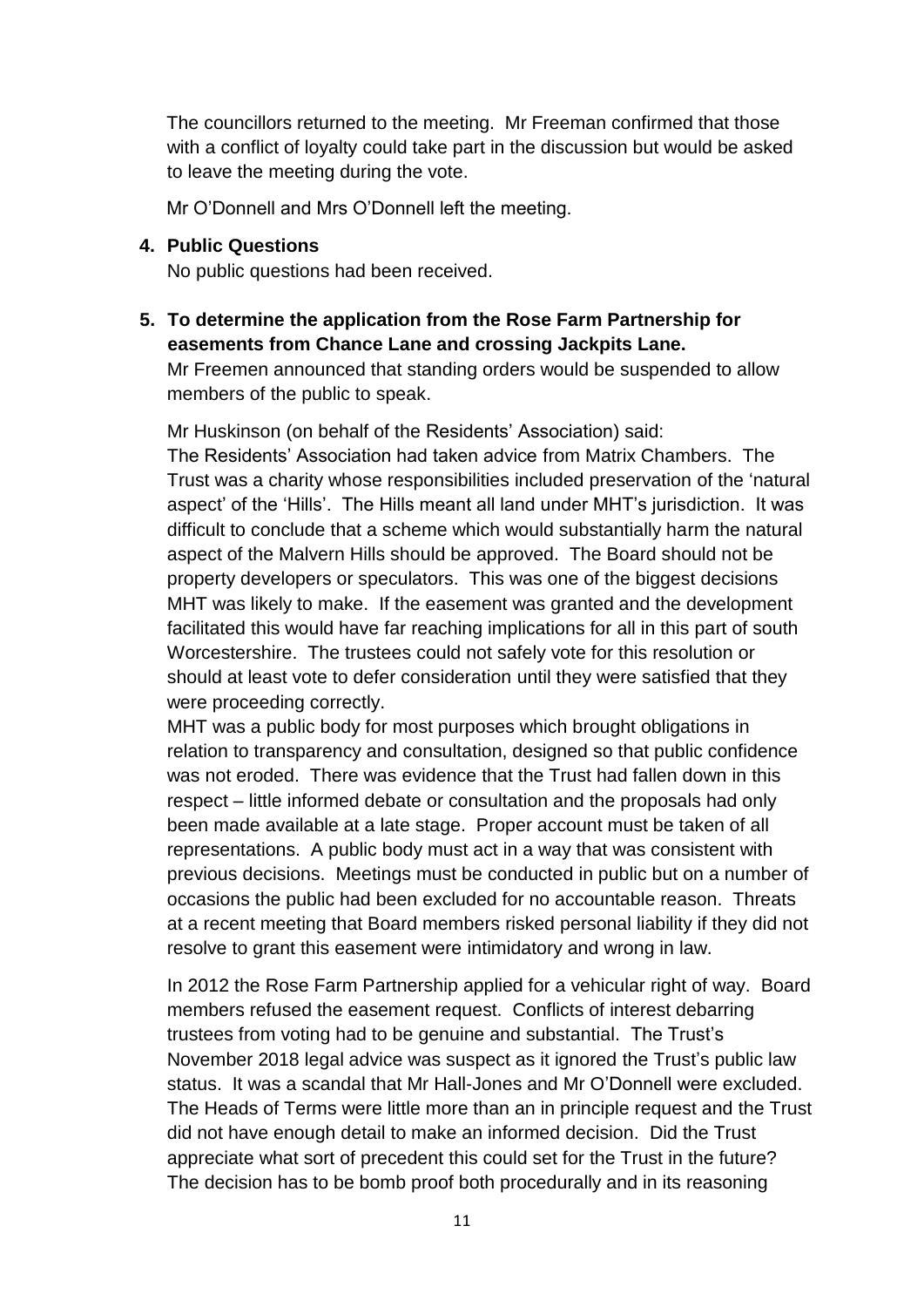since it was under threat of a challenge both from the local residents and the applicant, and subject to criticism from the Charity Commissioners. The Residents implored the Trust to reject this application or defer consideration of it until the matters outlined above have been dealt with.

#### Dr Crisp said:

MHT must comply with its Acts to preserve the 'natural aspect' and consider the easement per se and the resulting development. The Playdell Smithyman report used viewing points of Rose Farm Partnership's choosing and there was no evidence that the screening would be effective all year round. The report presented simulations distorted by the viewing angle. Paul Esrich said sensible relevant conclusions could not be drawn from the report. He said views were compromised locally, and also to and from the Hills. The developer's impact was adverse and moderate to major. The evidence said there would be a material adverse effect on the natural aspect and the Chair and CEO had said only after an assessment of any adverse impact should regard be given to financial considerations.

In the SWDP review, the Trust objected to draft policy 27 because economic consideration would outweigh environmental considerations. There was no exchange rate between the natural aspect and cash. The idea of balance must rest on the use to which the money would be put. The Trust had said that for 10 years they had no opportunity to buy suitable land. He called on the Trust to follow the principles of the hills acts and protect the natural aspect as they did in 2012.

### Mrs Harris said:

She had chosen to live where she did because the wide open spaces had been protected by Malvern Hills Trust. The residents had been taken aback by the Trust's behaviour, belittling their concerns and the Trust's lack of transparency and the holding of meetings behind closed doors. Last Tuesday's pre-meeting ahead of tonight was a case in point. This followed the adoption of a new easement policy in November 2018 thereby implicitly recognising that the previous policy might not have authorised this easement. It has been said by the CEO that this was just another easement. It was for 100s of properties; it was unique and set a precedent due to its scale. Money had been considered before the impact on the Hills and commons. The Trust was not allowed to treat the Hills and commons differently. Little wonder local precept payers thought MHT had lost its way. Mr Wilesmith's application to the call for sites said the site was available and that an easement had been negotiated. The Trust would be remembered if it agreed to this easement for the damage done and a betrayal of residents' trust. The Trust must acknowledge the value of the Trust land either side of the road that made Malvern's eastern approach unique.

### Angus McCulloch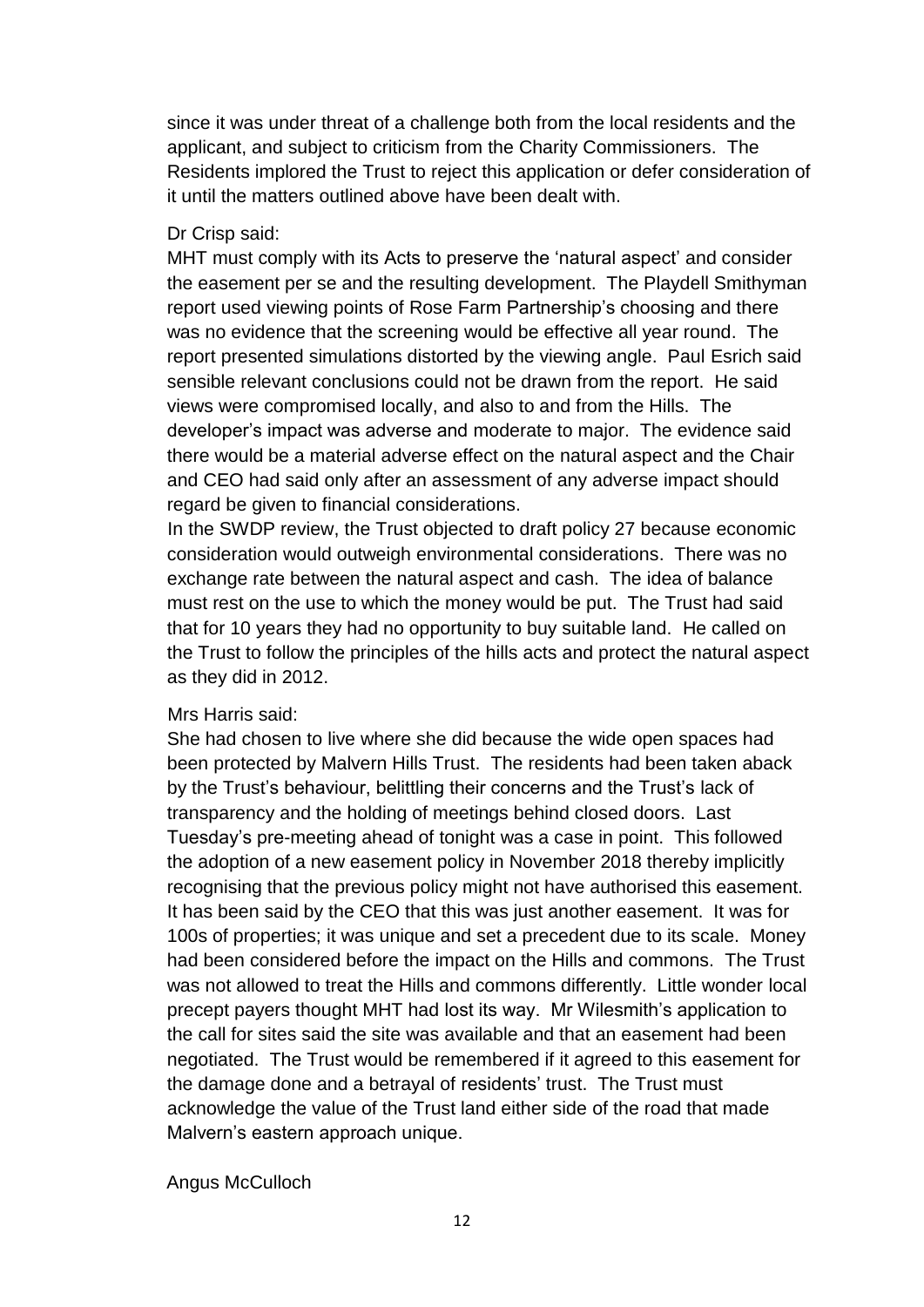Full statement annexed at schedule 1

#### Clive Smith said:

He found it risible to put in the agenda that it would not have an impact on the Hills. The agenda paper with the Counsel's opinion said there was a likelihood whichever decision the Trust made it could end up being confronted with a judicial review. People asked him what he would do if he was still on the Board and he would postpone a decision until there was more advice from the Charity Commissioners so any decision made was bomb proof. He was one of the members who voted against it in  $2012<sup>1</sup>$ . If the Trust did not make a decision tonight he suggested it look at the little strips of land which it owned and that the Trust would have people trying to get an easement across it. If the Trust approved this tonight the precedent was there for an urban sprawl spreading half way across the plain towards Worcester. Vote this down – it would be manifestly unjust if the Trust voted for this.

#### Mr Watts said

**.** 

If you looked at Paper A it talked about Trustees' powers under the Malvern Hills Acts and the Charity Commissions guidance on what was appropriate for a trustee. It was totally silent on the law about easements, and the regulatory framework of charities. Had the Department of Transports advice on the adoption of roads been considered, the involvement with the developer been thought thoroughly then it would be clear this was a sale. The possession and control of that land would pass to the developer and Worcestershire County Council. The Trust would not have use of the air above the easement or access to the land below and it would not be free to erect signposts. The Trust was not free to do what it wanted subject only to the Malvern Hills Acts. The substance of the transaction was a sale. It was not an easement. The Guarlford land was both heritage and an inalienable assets. An inalienable asset had to be retained indefinitely for the charity's own use. It did not mean the land could be sold. The Conservators should have a policy in their annual report looking at the acquisition, preservation, management and disposal of heritage assets. There was nothing of the sort in the annual report. The comment in paper A which stated that the 2011 policy of refusing access to the development of Rose Farm was inconsistent with charity regulations was nonsense. It was wrong to threaten that any blanket policy was a failure by Trustees to properly exercise their judgement. The policy statement in 2011 was not a failure by the Trustees. The Trustees were trying to abide by the Charity Commission regulations on heritage assets. All this meant was that the Conservators did not have power to enter into such a contract. What the Trust had to do was go straight to the Charity Commissioners for their

<sup>&</sup>lt;sup>1</sup> The minutes record that Mr Smith did not vote at the meeting in 2012 as he had declared a conflict of interest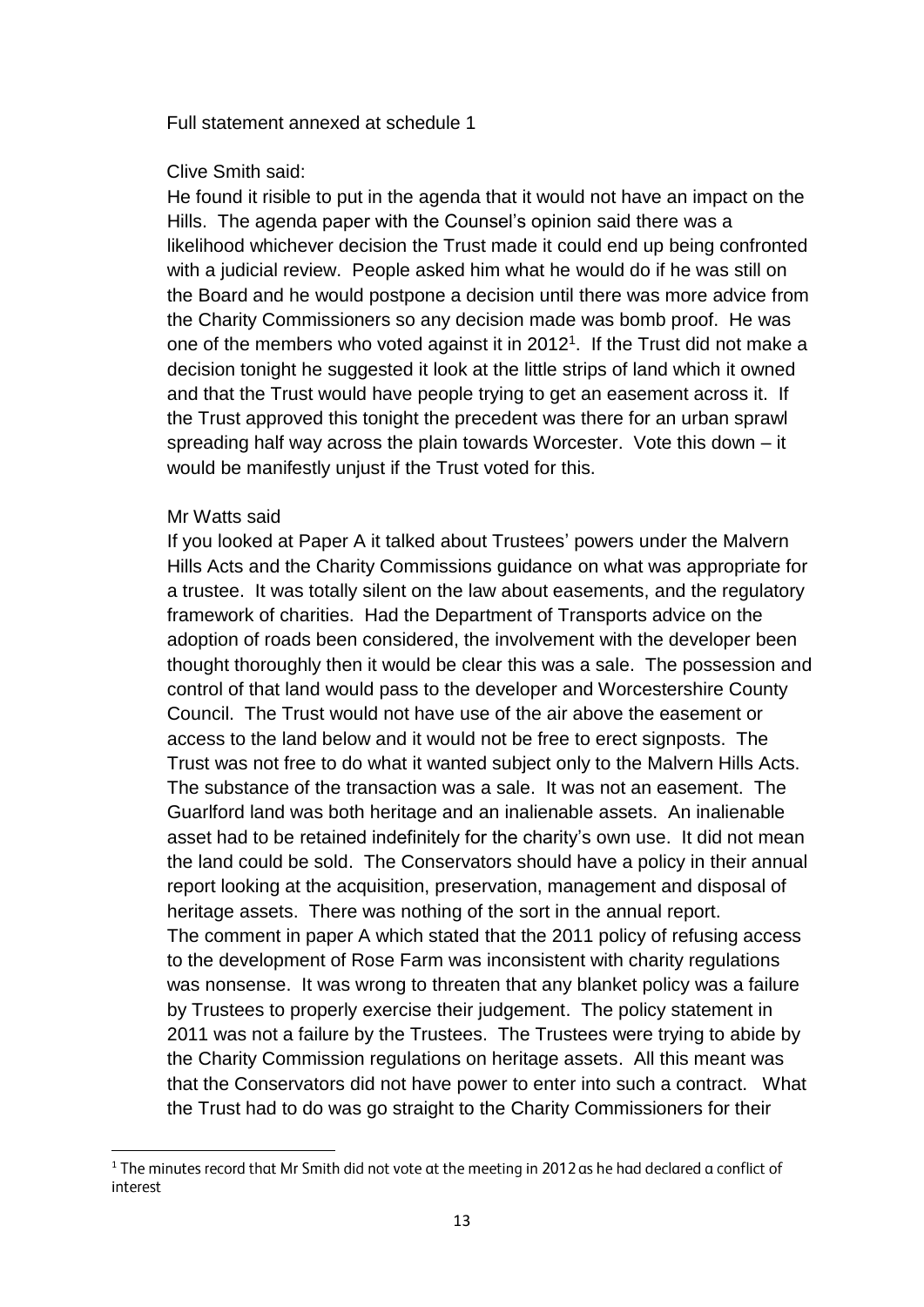approval. It would be rejected. The application would not comply with the regulatory advice on how to spend part of the permanent endowment.

The meeting was adjourned and then resumed

Mr Freeman said he had been made aware of a set of written questions that were submitted for the Special Board meeting in November. He would exercise his discretion to take the questions.

See Schedule 2

Mr Freeman introduced a presentation from the officers.

The Secretary to the Board drew members' attention to the papers for the meeting and said all should have read and considered the points made in correspondence from members of the public. She said drawing 2212-11 was superseded and was no longer relevant. She identified the land in question. The partners in the Rose Farm Partnership were Martin, Doreen, Emma and Mark Wilesmith. She said that if any Board member knew them and had a conflict of interest they should declare it.

The CEO outlined the detail shown on plan 2212-09. The detail shown inside the boundary of Rose Farm was illustrative only and should be ignored for the purpose of the application. He pointed out the position of the 2 proposed easements and described what was shown on the drawing in detail. There was a request to lay services under the easement, and there was one existing public footpath across the site. He highlighted the letters which had been sent in by members of the public. There had been suggestions in some of them that this application was in some way unusual and a suggestion had been made that this was the biggest decision MHT had been or would be called upon to make. That was not the case. Neither was it unheard of for MHT to agree to grant an easement before planning permission was granted or to designate land as highway. This had been done on a number of occasions in the past in this area. Three examples were:

- applications granted pre-planning for Hall Green/ Hall Green Close in 1948 and 1949,
- a pre-planning application option was granted in 1987 to reposition an easement previously used for light industrial purposes to create the residential access for Baldenhall,
- Malvern Urban District Council was granted access for a residential development off Guarlford Road (which was dedicated as highway and is now Eston Avenue) in 1964. Approximately 17,000 sq feet of common was taken up for the slip road, access and pavements.

The Secretary to the Board went through some of the legal duties of the Board when considering the application and the legal background. The overriding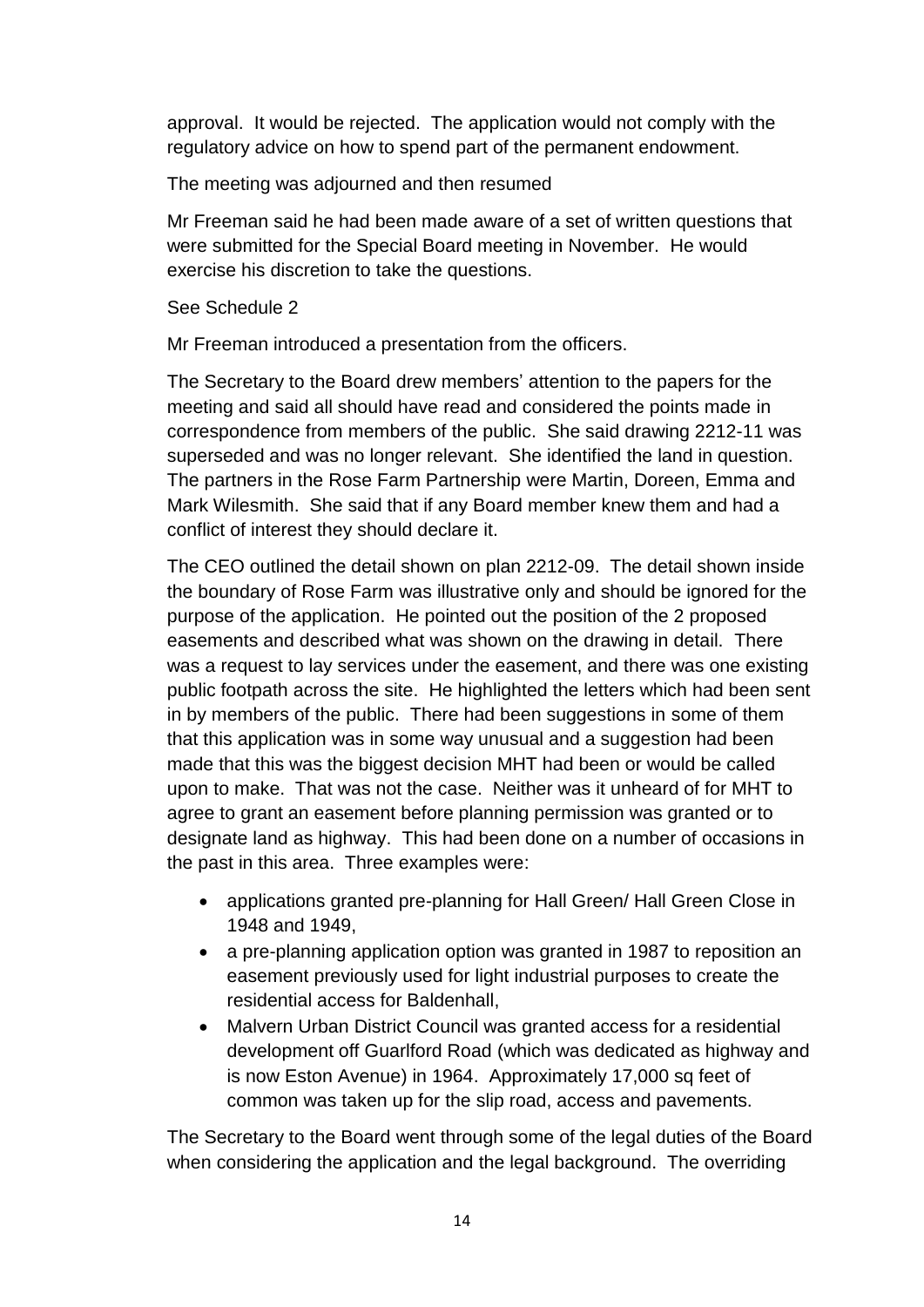duty was to act solely and exclusively in the best interests of the Trust and its charitable purposes and trustees were not the representatives of those who appointed them to the Board. Allowing personal views to sway the exercise of a trustee's judgment would be a breach of duty. Assessment of the application had to be on the basis of the criteria set out in the Acts.

She went through the factors set out in para 1.2 of the Charity Commission guidance CC27 on making decisions, the factors set out in Malvern Hills Act 1930 s7A (as amended by Malvern Hills Act 1995) and the legal advice received in relation to the terms used. She confirmed that legal advice had been sought on each aspect in s7A. The Board was required to look at the effect of granting the easement on the land under the Trusts jurisdiction and not, as had been suggested, the implications for "all of this part of south Worcestershire."

The case law on the effect on the natural aspect indicated that the effect had to be significant or material, and that a literal interpretation of the duties set out in the Acts was not appropriate. The Trust had to take into account not only the effect of the access itself but also the impact of the development which would flow from the granting of that easement. There was an obligation to consider whether conditions should be imposed to ensure any adverse effect was minimised.

Advice had been taken on a point raised in a number of the letters – that it was very difficult to take into account the impact on the natural aspect without any information about what the development would entail. The professional advice from Bruton Knowles and from Counsel was that the Trust should become involved when the planning application was submitted or completed. It was not difficult to assess the impact of the accessways themselves, as the drawings were very detailed. The proposal which had been put to Counsel, and which he had approved was to consider the application in 2 parts – to consider the impact of the accessways themselves now, but to consider the impact of the development once there was sufficient detail available. An example was the suggestion made by Paul Esrich that the Trust needed to be able to assess the effect of the on-site landscaping, but Playdell Smithyman had said this could not be done at this stage as there was no plan for the site. The benefit of the approach was that the Board was not closing the door on granting the easement but would be making it clear that the easement would not be granted until the Trust knew what the effect on the natural aspect would be and what mitigation was required.

It might be the Trust would set conditions on the basis of which the applicant would not be prepared to proceed. The process would ensure that the development was sympathetic to the adjoining MHT land.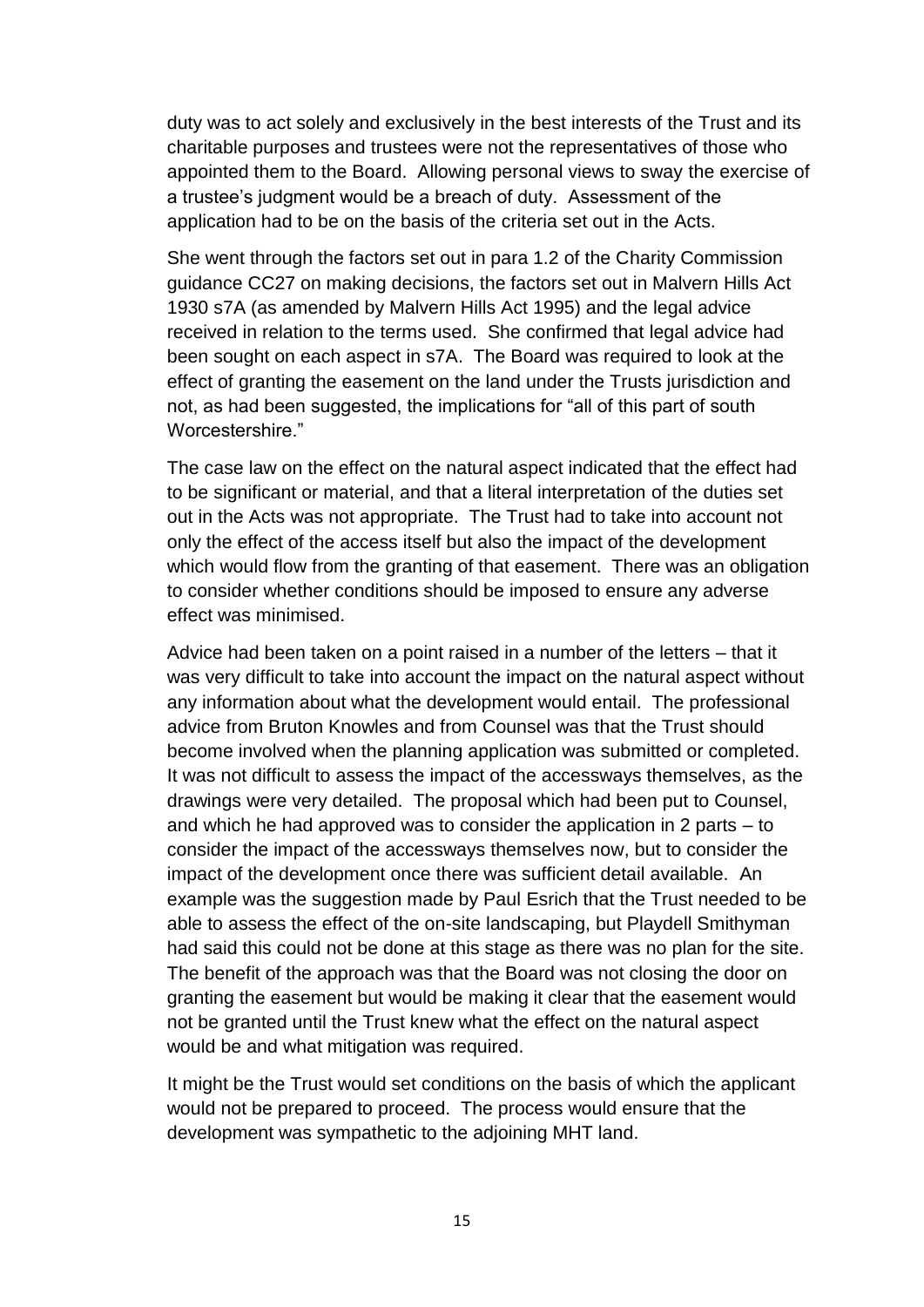The Board should take note that there had been previous applications. The previous applications in 2012 and 2011 were in principle only. There was no location for the roadway. There was no information on which a judgement could have been made and she referred to the detailed considerations set out in the paper of 4 March 2019 in relation to those previous decisions.

The CEO went through the detail set out on the drawings 2212-10A and 2212- 12. The access was off Chance Lane and not the Guarlford Road, therefore some of the public comments regarding the visual impact on the Guarlford Road needed to be considered in the light of that. He explained the request to give a temporary licence during the construction period over the land shown yellow on plan 2212-12 to provide a working area, which would be fenced off for safety reasons whilst work on the access was ongoing. He then went through the detail from plan 2212-09A relating to the access crossing Jackpit Lane.

The Secretary to the Board asked the Board to decide whether the criteria in s7A(1) 1930 Act were fulfilled.

The District Councillors left the meeting. (Mr Hall-Jones protested that he was legally entitled to be at the meeting and take part in the vote).

Mr Freeman proposed and it was **RESOLVED** (11 votes in favour and one abstention) that the application was to afford access from the highway to land lying within or adjacent to part of the Malvern Hills.

Secondly Mr Freeman proposed and it was **RESOLVED** (11 votes in favour and 1 abstention) that the land appeared to lack satisfactory access for the purpose set out in the application (residential use).

The District Councillors returned to the meeting.

The Secretary to the Board explained the proposal to adopt a two stage process in determining the application. The Board should look first at the effect of the two easements themselves. Detailed drawings had been provided. If satisfied under the s7 criteria about those accessways, the Board would then defer consideration of the effect of development of the site until there was sufficient information to assess the effect on the natural aspect and whether conditions should be imposed. She showed a flow chart setting out the process which would be followed were this approach to be adopted. She confirmed, in response to the questions raised by Mrs Gibson, that MHT's solicitors would, at the second stage, draft the details of the overage clause and the other clauses which were at this stage only bullet points. If the applicant still wished to proceed, the document would come back to the Board for approval.

If the Option Agreement was signed there would still be other requirements which the applicant had to satisfy. One of the correspondents had raised the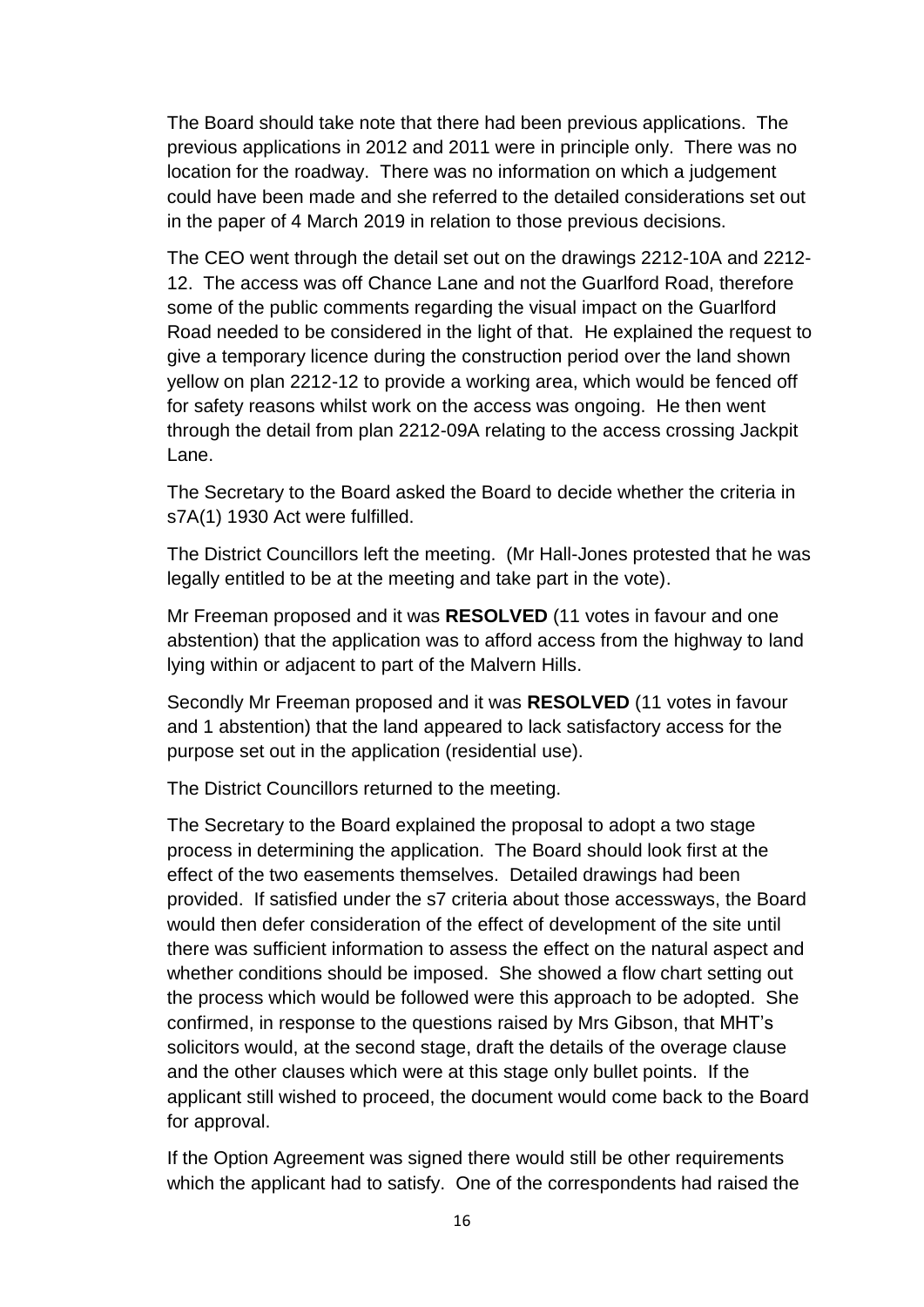question of commoner's rights. The applicant would have to obtain consent under the Commons Act. They would also have to obtain planning permission and if this was not granted, neither would the easement be granted. If planning permission was granted, the matter would come back to the Trust to look at the effect of the development on the natural aspect of the land under the Trust's jurisdiction. It could refuse to grant the easement at this stage if the impact was major, or conditions could be imposed to ensure that any adverse effects were minimised. The professional advice was to defer consideration of the effect of the built environment on the Trust's land as described.

The Secretary to the Board asked whether the Board accepted the professional advice as it would affect how much information needed to be introduced during the remainder of the presentation.

Mr Watson said that the charity had to make decisions that were in the best interests of fulfilling the charity's objects. He was not sure what preserving the natural aspect meant but it was preserving the countryside and that would be replaced by tarmac, pavements, road signs and traffic. The Secretary to the Board confirmed that the charity's objects would be considered at a later stage in the meeting. Mr Watson asked why the Board could not just vote yes or no. Mr Freeman advised that it was necessary for the Board to consider all the factors which were being outlined. Dr Braim said he found it difficult to share his views on the process without having formed his views on the ultimate question. He asked for the remaining steps to be outlined.

Mr Freeman said the process was as advised by Counsel and solicitors. Ms Stace said that giving an indication on the 2 stage process did not compromise Board members when they came to make the final decision. It was an "in principle" point.

The Secretary to the Board said it was not necessary to give an indication at this stage but it might avoid having to go through additional detail.

The Conservation Manager explained that he had assessed the site and informed the Board in the paper of the relevant conservation and access matters. He went through the relevant factors for the two easement sites.

Jackpit Lane was common land with no other designations. It was a small piece of the Severn and Avon Vales National Character Area and the landscape character type was principle timbered farmland. None of the key elements of that landscape character type would be directly affected by a change to the surface type of the area in question. A National Vegetation Classification Survey (NVC) in 2013 found this area comprised 4 plant communities which were all typical of semi-improved, mown and well-trodden areas. They were not priority habitat. Worcestershire Biological Records Centre data showed records of various protected species in the area, but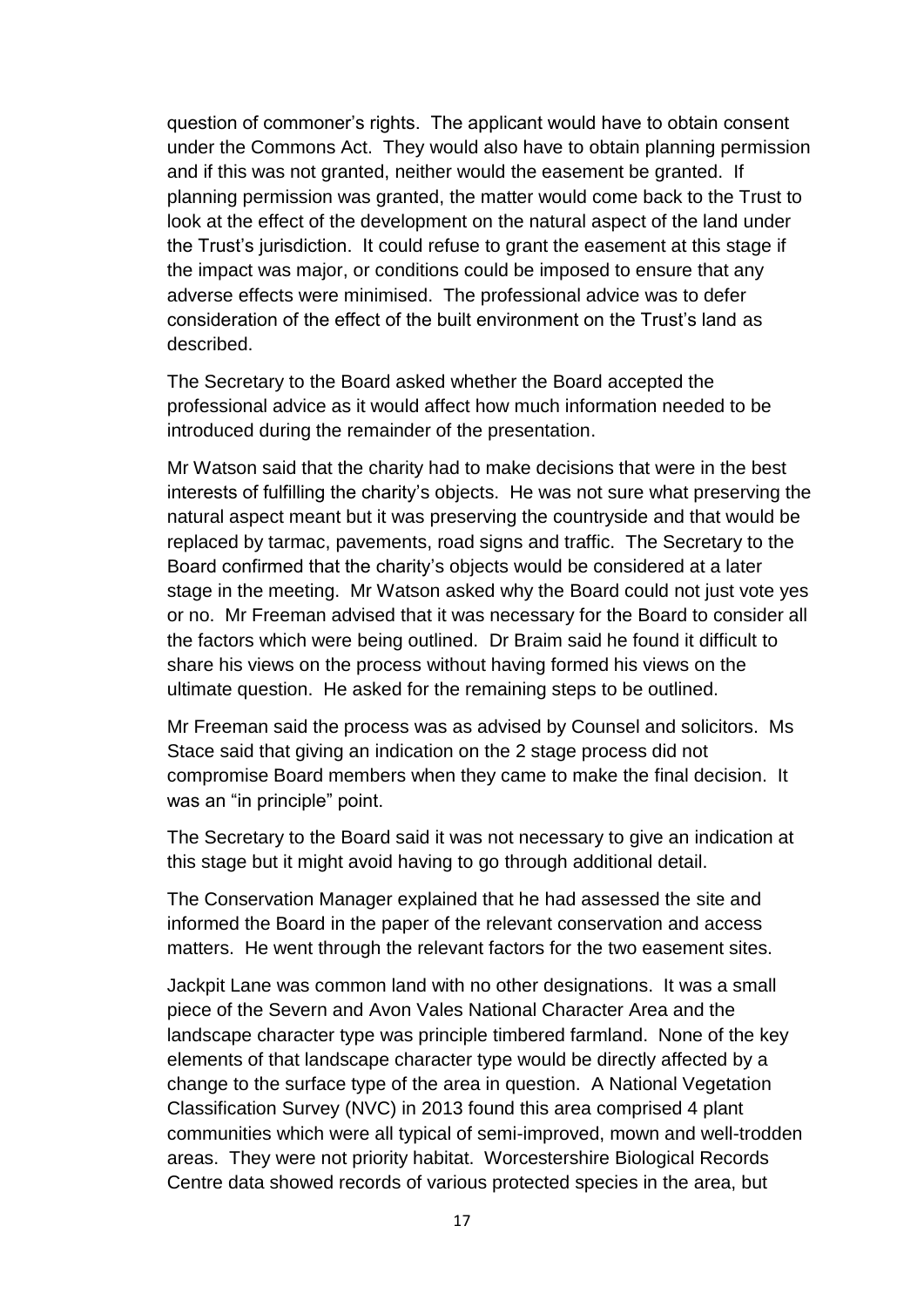these were present across the wider countryside. There were no key features or resources used by protected species on the land in question. Were the matter to proceed to planning, the ecology would be taken into account and would be mitigated for as part of the planning process. There were no designated or known archaeological features. No grazing rights were being exercised, nor would this route have been likely to have provided a significant local agricultural resource. There was a public footpath along Jackpit Lane and the land was open under the Malvern Hills Acts. The pathway was well used by local people. The change of ground surface should have no impact on the level of access provided. The area was of low priority in relation to the whole MHT holding. The Conservation Manager did not propose any mitigation in relation to this site.

The land off Chance Lane had no national or statutory designations. It was part of common land unit 18 and part of the Guarlford Green to Rhydd Green Local Wildlife Site for certain grassland habitat. The area of the easement formed 0.6% of that site. It was of the same landscape character type as Jackpit Lane. It contributed more as it was larger and held unimproved grassland. The NVC Survey found 2 habitats, MG1 (1/3 of the area), and MG5. MG1 was not a priority habitat but MG5 was a more diverse plant community recognised as a priority habitat. The same considerations applied in relation to protected species as for Jackpit Lane. There were no features or resources which would hold protected species. There were 2 old fruit trees in the area, which he described as notable and deserving of protection. Many species would be using the verge as part of a wider network of habitats. There were no designated or known archaeological features. The Common had been used for grazing until about the 1980s. The land was open access under the Malvern Hills Acts. It had local use by people on foot and occasionally on horses. The proposed change would not alter the level of access. The Conservation Manager highlighted 3 points in terms of mitigation:

- To preserve the open and unenclosed nature, he would not agree with proposals to put a hedge or line of trees alongside the new easement, but a well-placed gorse bush or further fruit trees would help break up any features whilst maintaining the open aspect of the verge.
- The fruit trees should be retained and protected
- Given the importance of the MG5, at least an equivalent area of MG5 should be created locally to make sure there was no net loss of habitat.

Paul Esrich, who was a chartered Member of the Landscape Institute, confirmed he had been asked to comment on the landscape mitigation report prepared by Playdell Smithyman. His initial comments on the report had been incorporated into their final report. He confirmed that the landscape character type was classified as principle timbered farmland and that one of the key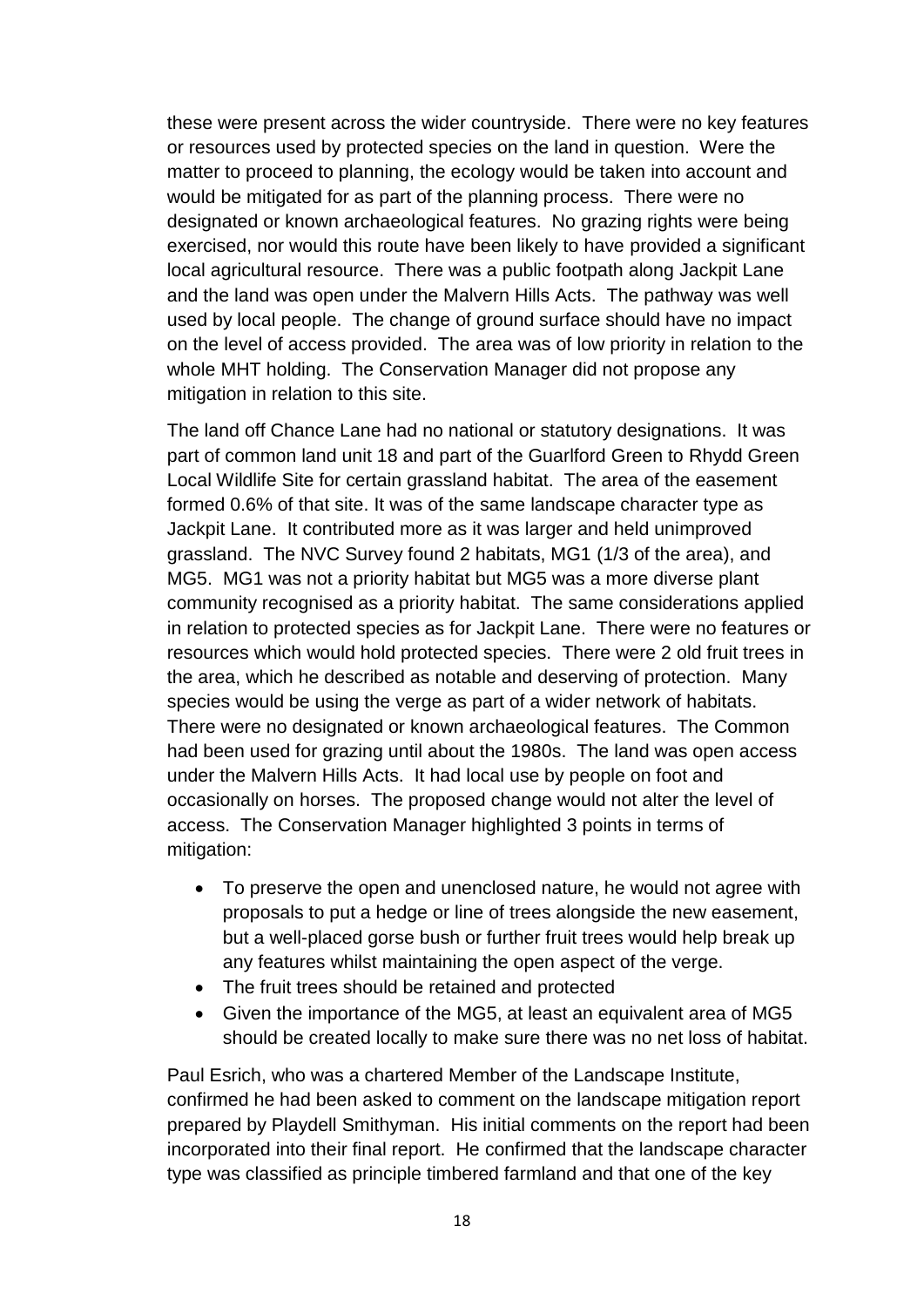features was tree cover. The Worcestershire County Council guidelines included creation of new woodlands. The proposal to plant a woodland belt along the southern part of the site was in accordance with the general landscape character. The Conservation Manager had outlined the effect of the access off Chance Lane and Mr Esrich agreed with his assessment that because of the unenclosed nature of the common, mitigation by way of a hedge or an avenue of trees was not appropriate. The areas should be kept open with perhaps a single tree planted. No Landscape Impact Assessment had been prepared and the effect of the development could not be assessed until the detail was known. It was right to assess those effects in detail when the information was available. His report set out an indication only and was no substitute for a full assessment.

Mr Esrich was asked how long it would take for the planting to grow to the height of the buildings. He replied that a two storey house was about 8m to the ridge. Different trees grew at different rates, and growth rate also varied depending on ground conditions. Within 20 years a mixed broadleaved planting should have reached at least the height of a two storey house. Mr Watson said Mr Esrich's report assessed the impact from the Hills between average and major. Mr Esrich said his report was no substitute for a full assessment. In the localised area of the track there would be a loss of common land to tarmac. Clearly that was an adverse effect. In terms of the broader effect, it would vary depending on the vantage point, and the mitigation for the site. It would be best to have the full details in place before that assessment was done.

The Secretary to the Board said that it was an obligation to consider what mitigation might be appropriate. The Conservation Manager had suggested mitigation in relation to the Chance Lane access. There were also 2 pieces of generic mitigation in the Heads of Terms, the screening belt and limiting the build height. She advised that those clauses should be prefaced by the words "without prejudice to any further mitigation which is required".

The other point which needed to be considered was the balance between the impact on the natural aspect and the benefit that would flow to the public from the Trust receiving a significant capital sum which might enable the Trust better to fulfil its objects. Any capital receipt had to be paid into the Parliamentary Fund and had to be used for purposes for which capital could be used – the purchase of land or capital improvements. The Trust could also spend the income from the Parliamentary Fund as set out in the November paper. In response to a comment, she said that the money could not be spent on anything to do with the pension fund. The Secretary to the Board questioned whether, if a large area of land came up for purchase, the Trust had the funds to pay for it? Borrowing was a problem for the Trust as it was not possible to give a power of sale in relation to any land offered as security.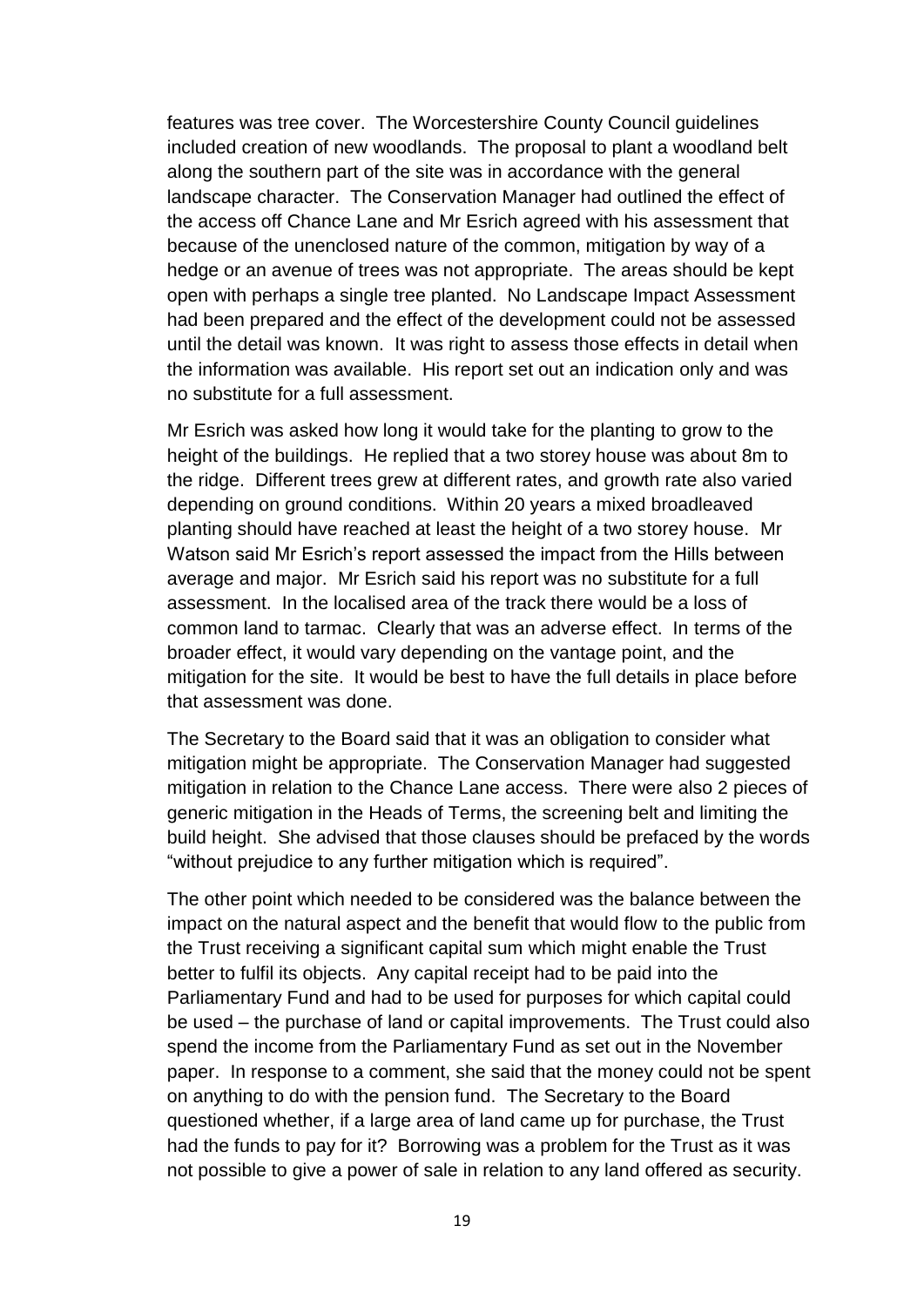The Trust could borrow against the security of the precept. The letter from Knight Frank set out general figures for current land prices, not taking into account that the Trust would be a special purchaser. Two million pounds would enable the Trust to buy 200 acres or possibly more of public access land. Mr Watson said it was uncertain if and when land would become available, so the money would be sat there doing nothing.

The Secretary to the Board said it would be a matter for the Board whether they wished to draw interest from the Parliamentary Fund or reinvest it. She confirmed in response to another question that the designation and use of the capital funds would not be changed in the proposed Governance reforms.

The Conservation Manager said that the Trust had been acquiring pieces of the Malvern Hills landscape for over 100 years to help deliver the Trust's objects. Through purchases, the landscape character, wildlife and cultural heritage were safeguarded for the benefit of the public. Land acquisition brought security of tenure, continuity of sensitive management and land uses which favoured conservation and public access. Thirty per cent – 210ha of the ridgeline of the Hills was not owned by the Trust and therefore not fully protected. This percentage increased dramatically when considering the foothills, lowland commons and wider setting of the Hills. There were hugely significant pieces of land integral to the landscape which were awaiting the Trust's protection. A large better connected landscape was more robust in the face of change such as climate change and offered more for the public.

The Secretary to the Board referred to a suggestion in the correspondence about formulating a plan for the use of the money. The difficulty was that the Trust could not give any indication of the land it wishes to purchase as this put up the price immediately, and it was impossible to make a plan on a 15 year timescale as what use the money could be put to depended on what land was on the market and the priorities of the Board at the time. The Board could earmark the use of the funds if it wished.

The Secretary to the Board went through the Trust's obligations under the Malvern Hills Act. A number of the powers set out in the acts – provision of car parks and easements for example, involved having some impact on the natural aspect. The loss of the land associated with the easement would give the Trust the chance to acquire another significant piece of open space.

She highlighted the other factors in CC27, one of which was reputational damage. That was a matter for the trustees to weigh up. As most of the Trust's income sources were secure, any effect on the Trust's reputation was unlikely to result in loss of income. There was a risk that the Trust would lose legacies. Public opinion should not necessarily override the duties of charity trustees.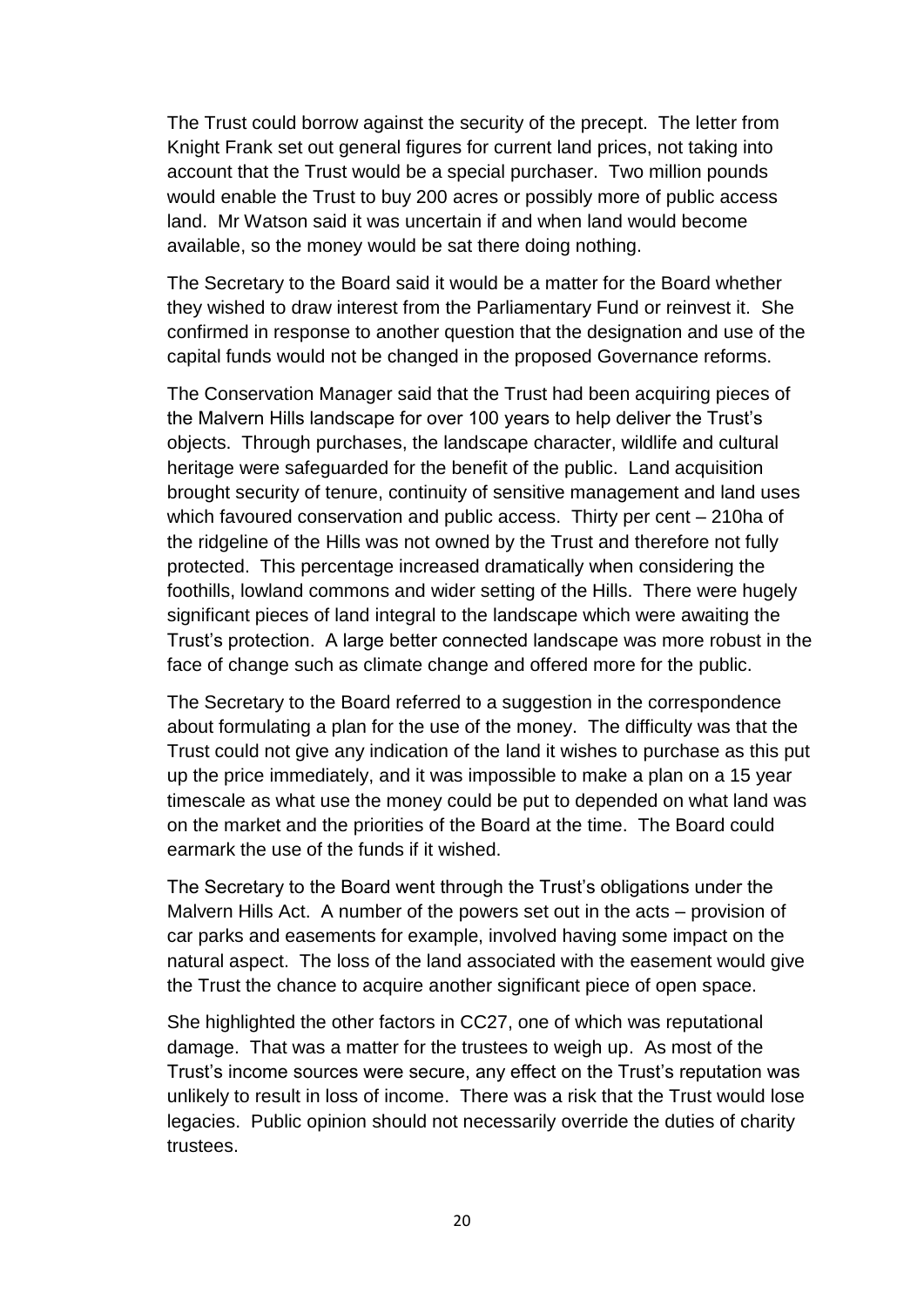The CEO outlined which factors were relevant to the decision and which were not. Over 100 members of the public had written in. An example of a factor which might be irrelevant was the possible impact on wider development across south Worcestershire. The responsibility of the Trust was in relation to the land under the Trust's jurisdiction. Comments about the loss of valuable arable land were also not relevant. Relevant factors were direct and indirect impacts on MHT land.

The Secretary to the Board reiterated that the Heads of Terms were bullet points and not a detailed draft. If the application was approved in principle, the solicitors would fully draft the Heads of Terms and they would come back to the Board for approval. She went through the key clauses. She explained the reasons for the 15 year timescale, the provision for a minimum payment, the lack of any restrictions on assignment and the overage clause. She also explained the clause which the Trust's solicitors had drafted to enable the Trust to give further consideration to the matter once planning permission was obtained.

She pointed out that the overall conclusion of Bruton Knowles, the land agents instructed on behalf of the Trust, was that the terms of the agreement were commercially acceptable, as was the way in which the payment was calculated.

Mr Freeman asked whether Board members would like a brief adjournment but this was declined.

Mr Hawkins said that he was concerned about the reputation of the Board and what would happen if the application was approved. He was concerned about the impact on the public consultation for the Charity Commission Scheme and upon recruiting new Board members.

Mr Davies said he understand the principle that underpinned the recommendation and was comforted that any Option Agreement would be conditional on the Board being satisfied with the effect on the natural aspect of the Hills. He was concerned about the cost of entering into a long term process of the Trust satisfying itself as to the conditions, the effect on the natural aspect and the mitigation, which would be a significant burden on the resources of the Trust.

Mr Hall-Jones said the paper from the residents set out the position very clearly. A few things had not been sufficiently emphasised and one was the setting of Guarlford Road. Much of Barnards Green had been damaged by development and only at the Guarlford end did the historic environment still exist with hedges and fields on both sides of the road. It gave a memorable view to the Hills. If the Trust allowed the land to the north to be developed the historic setting of the Malvern Hills would be lost. He said it would damage the reputation and standing of the Trust to grab the money and run with it.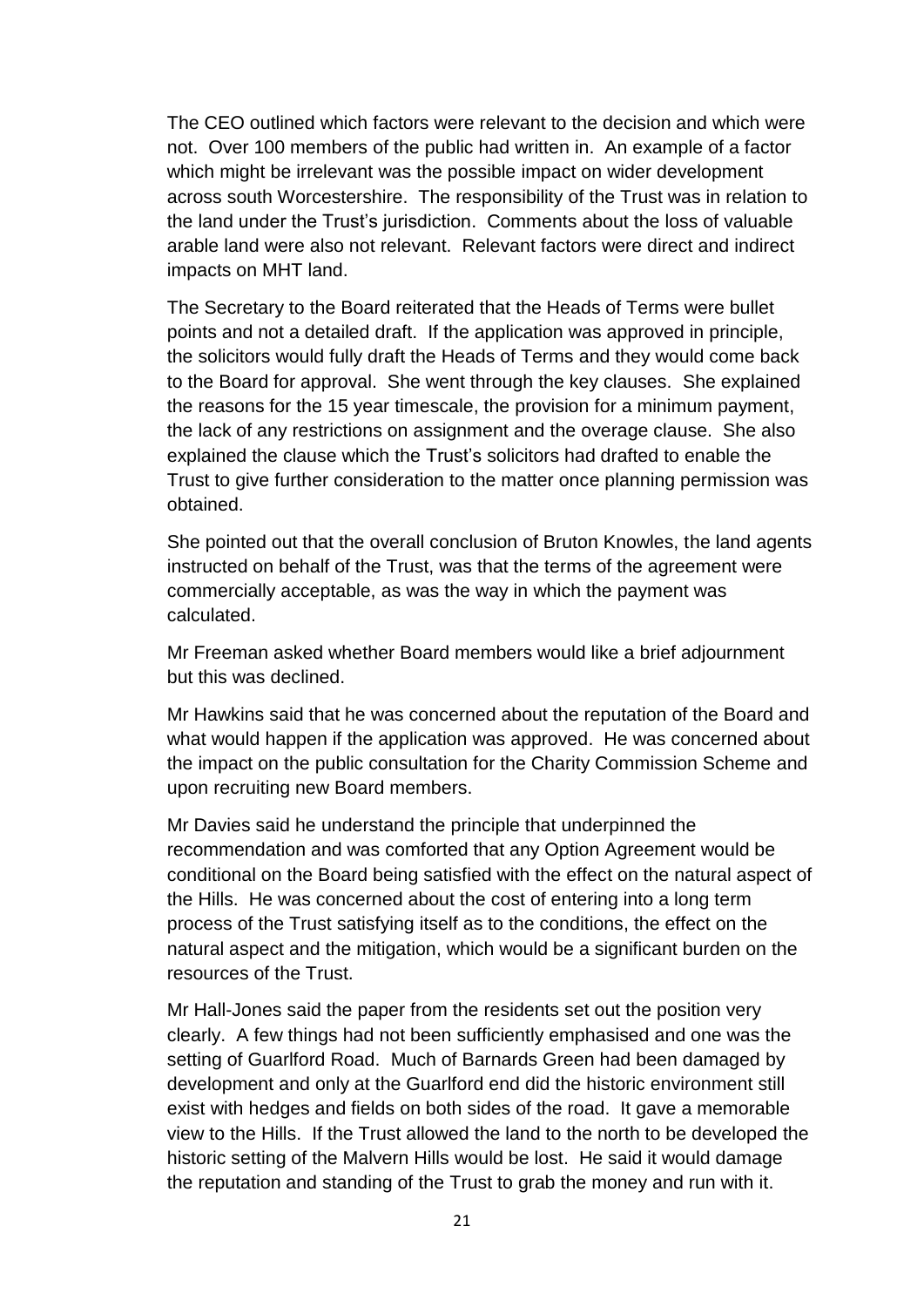The Acts could be revoked and the Trust replaced. He thought the Trust should stick very firmly to its principles as the protectors of the Malvern Hills. The value of the land far exceeded any price the Trust could get for it.

Mr Penn said he had made his mind up about this issue a year ago and had not changed it. He had not been swayed by the strong public views. There had been a fatal traffic accident at the junction and he was concerned that if there was a big increase in the amount of traffic, Highways might insist on increased signage and lighting. It was a beautiful stretch of land and the damage would be more than moderate in this scenario.

Mr Watson said that members of the Board were taken up on the Hills to look down on the town and surrounding area. All the green spaces were evident – Peachfield Road, Guarlford straight, stretching across into the Malvern College playing fields, etc. If the development went ahead an enormous development would be seen and it seems to him that the field would be the perfect green space. He agreed that the Guarlford Road was a wonderful access to Malvern as noted by the Malvern Town Council

Dr Braim said it seemed the proposal was to try to find a middle ground by approving part now but reserving judgement upon whether the development would finally be acceptable. He found the position difficult. The ability to look at the impact on the natural aspect was critical and this was difficult without knowing what the design was. Whilst the middle ground might help, there would clearly be a significant housing estate which would be hard to mitigate to everyone's satisfaction. He was concerned the Trust would feel pressured to give in to the developers at the end of the day.

Mrs Stace said the trustees were in an invidious situation where many of the issues brought to their attention by the public were more material to consideration of a planning application. The trustees had to be careful to take into account the factors which were relevant and ignore the irrelevant ones. Much as she appreciated the historic setting of the road, it was not relevant in terms of the Trust's objects and traffic accidents were a matter for the planners. The trustees' duty was to have regard to the natural aspect of the Hills.

There was a brief discussion about formulation of an alternative resolution to the draft set out in the Paper. Ms Rouse said the reasons for the decision must be the correct ones in line with the Trust's objects.

The District Councillors left the meeting.

On the proposal of Dr Braim, seconded by Mr Cordey it was **RESOLVED** (11 votes in favour with 1 abstention) to refuse the application.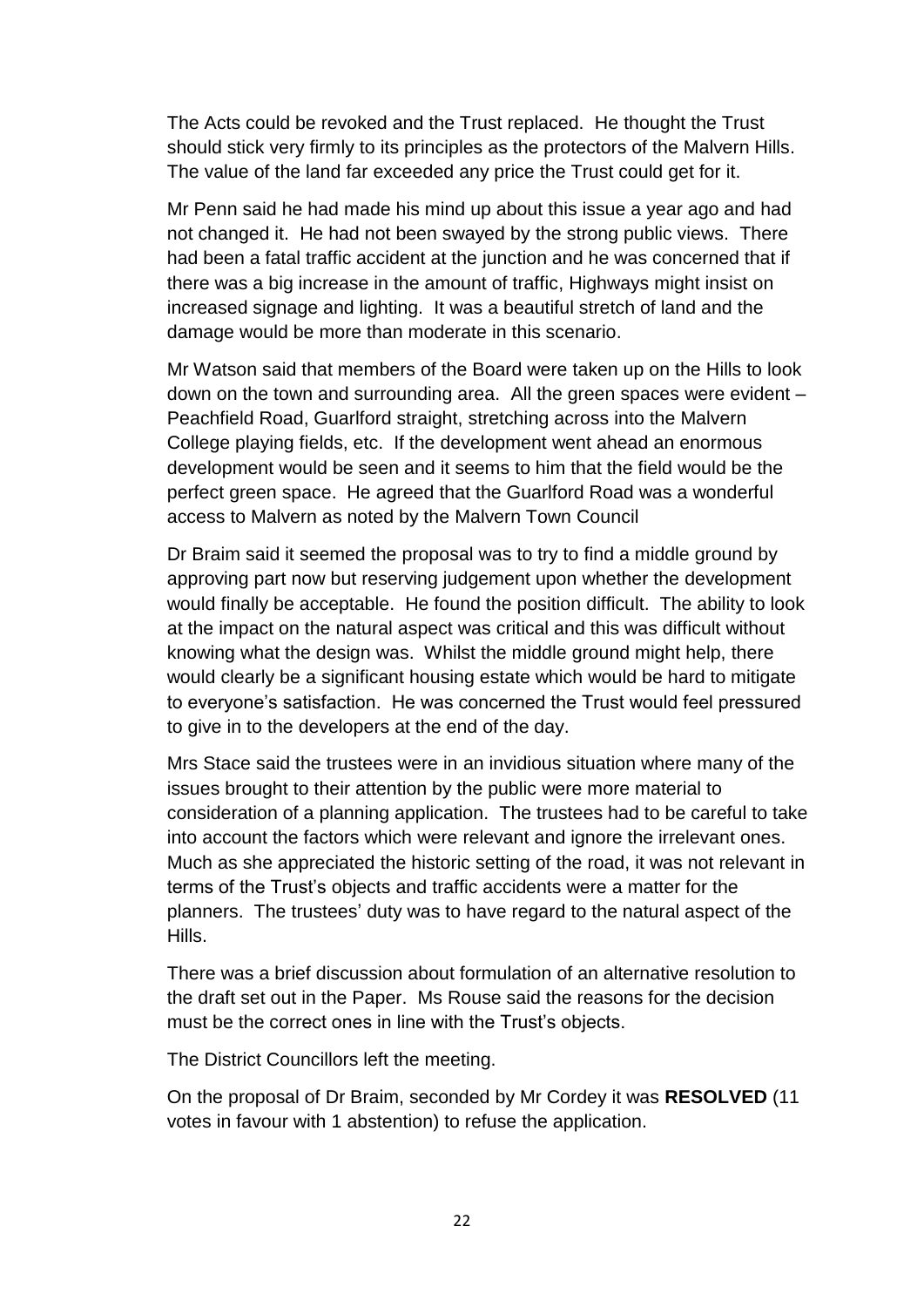#### Schedule 1

Statement of Angus McCulloch: I am Angus McCulloch of Chance Lane, and I am asking for the Easement application to be refused.

There is no need for this easement.

The Malvern Hills Act of 1995, only permits a new easement if there is no satisfactory access. The field known as Rose Farm is designated and used for agricultural purposes, with an existing satisfactory access from the Guarlford Road. There is no Planning Application, and the field is not earmarked, for future development, in either the current South Worcestershire Development Plan, or more importantly the Malvern Town Neighbourhood Plan.

The applicants are actually asking for an option on an easement, and in my view, the Malvern Hills Acts, do not empower the Trust, to contract Options for Easements, for futuristic speculative developments.

The application fails to satisfy the standard conditions of the Trust's Easement Policy in a number of respects:

The proposed Easement, is much wider than normally allowed, and wide pavements have been added. With vastly increased traffic coming onto Chance Lane, Highways would likely want to broaden the junction with the Guarlford Road, so the consequential loss of Trust land could be much greater than suggested.

The applicants are proposing kerbs, signs and street lighting, which will definitely affect the environment. They also want to park and store materials on the commons along Chance Lane - again not allowed in the policy.

Usually an agreement will expire after 3 years, but the applicants are trying to persuade the Board, into signing an agreement for 15 years, with no fee, nor any other money, unless planning permission is obtained, thus tying the hands of the Board and its successors for an unknown period.

Most importantly, an easement is only granted, for a specified number of properties – but, the applicants don't say how many, because they just don't know, as they would not be developing the field themselves. The Addendum to Paper A says that because of this "*the Board needs to defer judgement on the effect of the development itself, on the natural aspect of MHT's land*." But is this not, one of the main criteria for deciding this application? It should be refused by the Board and the applicants told to reapply at a more appropriate time.

The Trust will lose no money by refusing the present easement as another opportunity will no doubt present itself, for example if the land becomes earmarked for development in the Town Plan.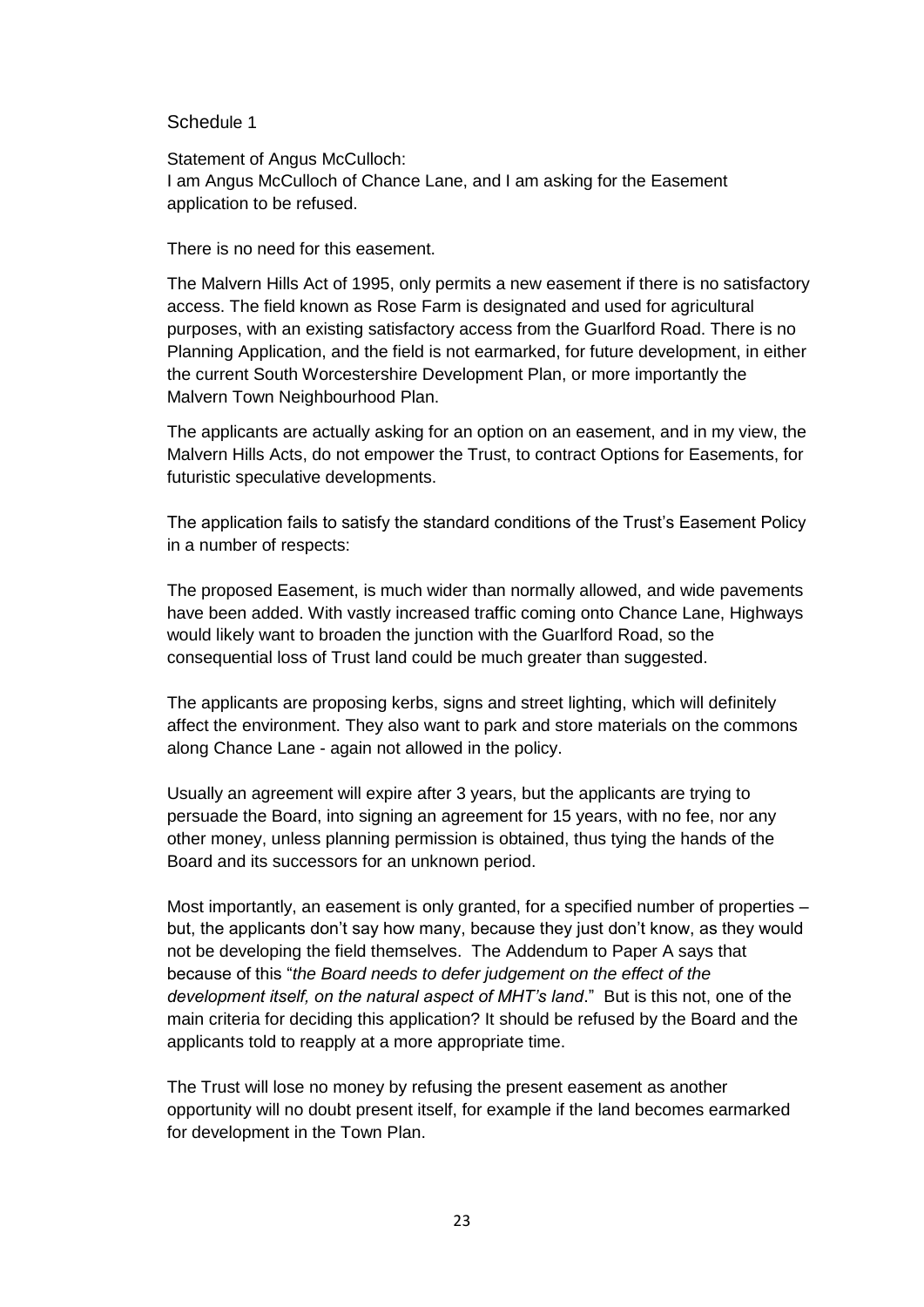No one individual or group owns the Malvern Hills and Commons. They are held in trust for future generations. We are all Guardians of this Gateway to Malvern. So please protect it; do not abstain, and vote to refuse this application. Thank you.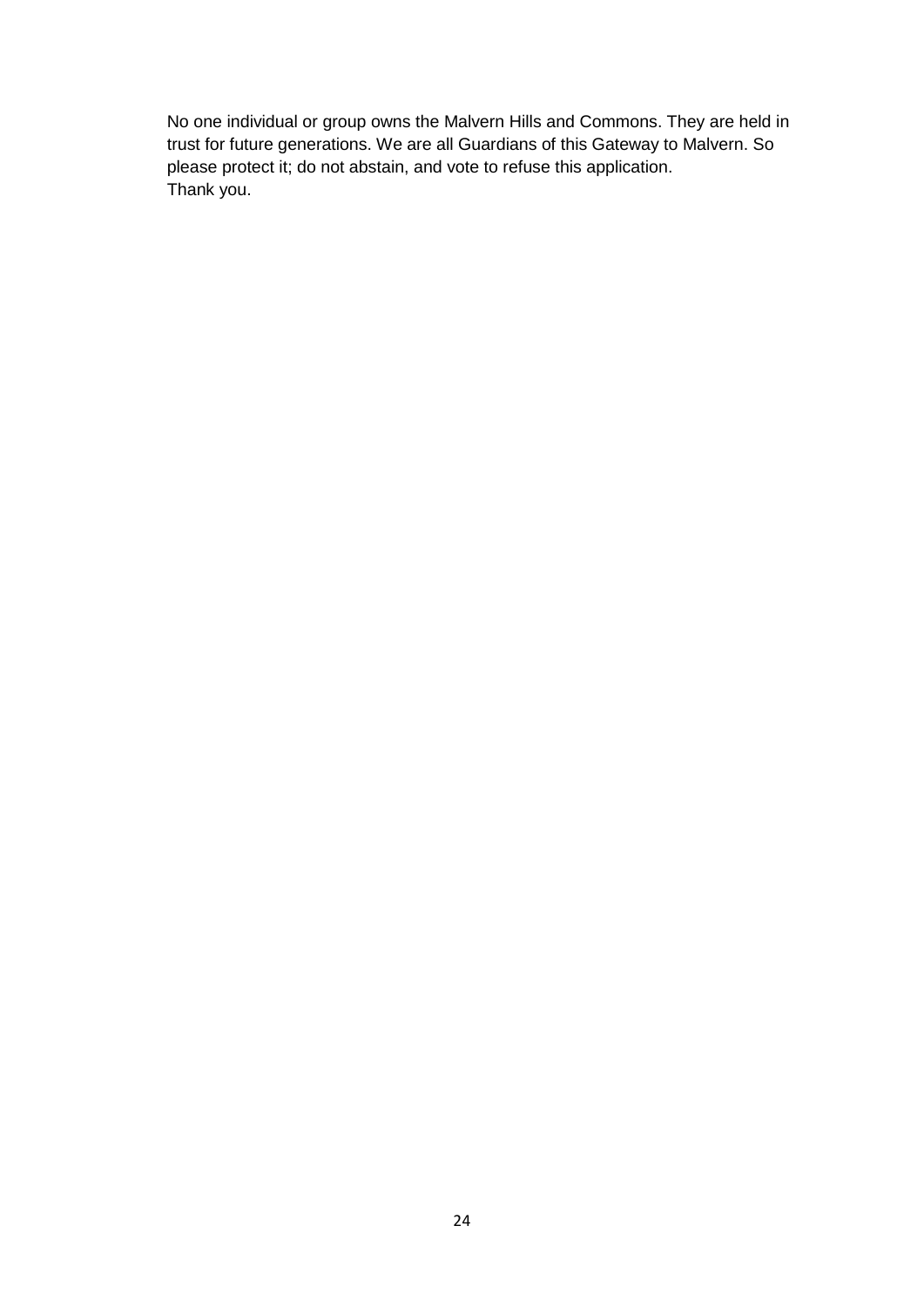Schedule 2 Questions from Judy Gibson

1. Does MHT note and accept that it cannot safely approve this application until it knows who the members of the RFP are since RFP is not a legal entity unless it is a Limited Liability Partnership (LLP) which is not stated on the heads of terms. The legal entities are the individual members of the RFP. *The CEO said that the information had been provided to Board members so they could identify whether there was any conflict of interest. The partners were Martin, Doreen, Emma and Mark Wilesmith.*

2. Does MHT note and accept that pursuant to correct public law principles the 2012 refusal by MHT to grant an easement in favour of the same land, for the same purpose in the same circumstances (i.e. no planning permission has been obtained and no application submitted or made public) sets a precedent such that this application must be refused.

*The Trust did not accept it set a precedent and the question would be addressed in the presentation.*

3. Do MHT note and accept that under correct public law principles approval of this application would set a significant precedent going forwards that, amongst other things, MHT grants easements:

3.1 where MHT acknowledges at least moderate adverse impact on the Malvern Hills and other MHT land; and

3.2 to the full extent of any planning permission which can be obtained by the applicant for the easement, even if that is unknown to MHT;

3.3 under an agreement where the benefit of the easement (and so development of the land) can be assigned to any third party unknown to MHT, possibly multiple times, without MHT requiring any control over this?

*3.1, 3.2 The way in which the application was proposed to be addressed was set out in the paper. Under that proposal, the impact from the Hills would not be dealt with until the planning application was put forward. The issue would be addressed in detail in the presentation.*

*3.3 Mr Freeman said that there was an overage clause but MHT were not seeking to control assignment.*

4. Do MHT note and accept, given the obvious strength of their bargaining position in the negotiation with RFP, that:

4.1 stringent conditions should be attached to any easement to meet MHT's overriding obligation under the Malvern Hills Acts to preserve the natural aspect of the Malvern Hills, by for example, limiting the number of dwellings which can be served by the easement (which was confirmed at the public meeting in August by Mr Bridges to be the usual practice of MHT and thereby a precedent as in 2. above) to under 50, stipulating their design, height (no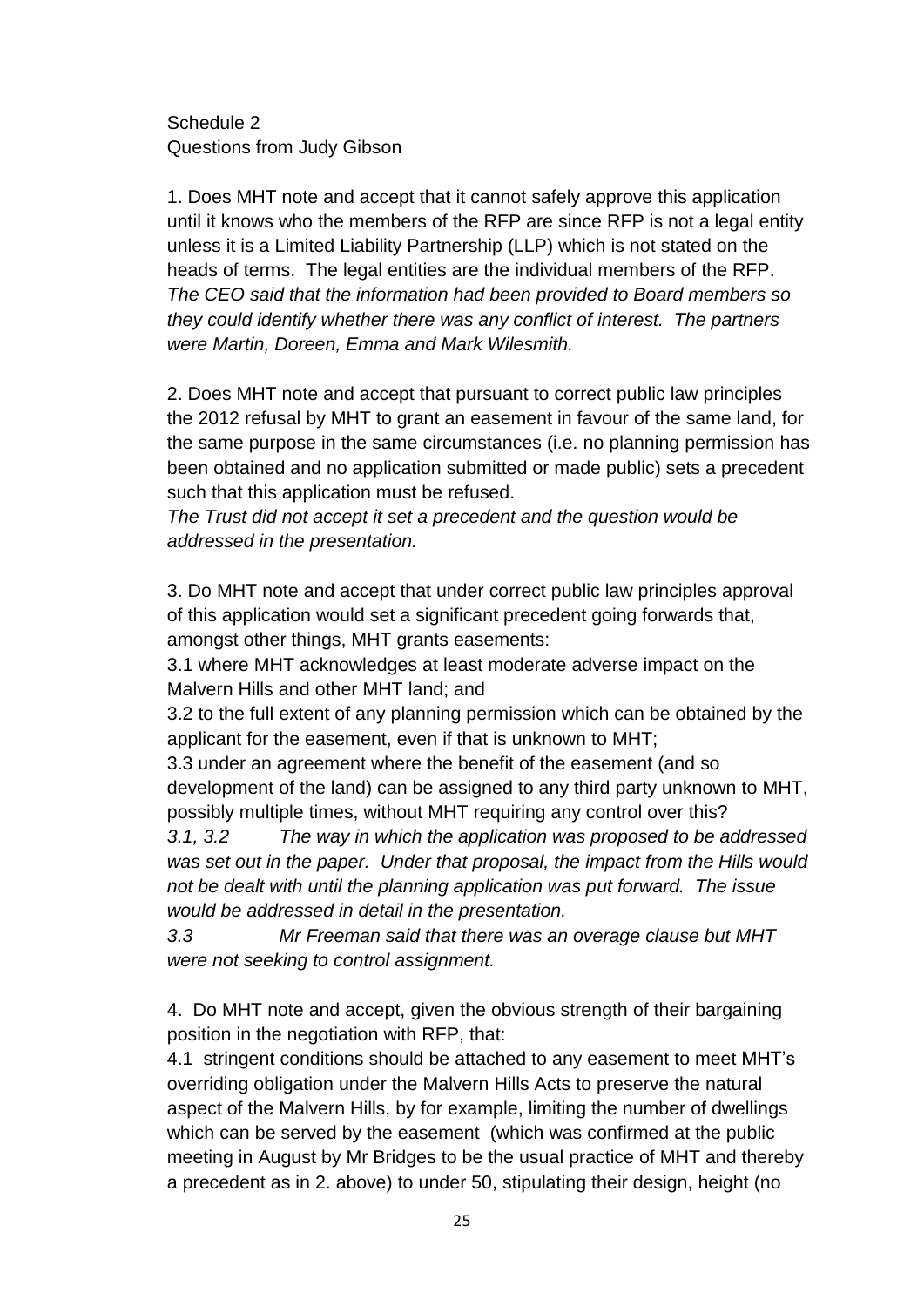higher than 2 storeys) and layout in a way which gives precedence to preserving the natural aspect of the Malvern Hills and other MHT land. 4.2 If an option agreement (and any side agreements) cannot be negotiated such that MHT is not in breach of correct public law principles within a deadline of 8 weeks (given that this application appears to have been going on for very many months) that the application is deemed rejected.

*4.1 Mr Freeman said all of those factors would be addressed before the easement was actually granted.*

*4.2 The Heads of Term provide for a 15 year period for grant of the easement. The applicants did not know if the site would be included in the SWDP.*

5. How much has this application cost MHT to date in terms of the fees of external professionals and internal time at cost, given the limit on such liability imposed on the Applicant by the heads of terms of £15,000 (presumably inclusive of VAT as the figure is not stated to be exclusive) for all aspects of the application until completion of the option agreement and the obligations placed on MHT within it in relation to planning related matters and registering title to other areas of land? Do the trustees consider the £15,000 limit sufficient?

*The figure was based on a quote for professional fees. Information was not available at the meeting on costs incurred to date.* 

6. Does MHT accept that it should refuse this application because it is premature to commit to entering into an agreement with an open ended timescale where MT has no specific plans for the option premium and: 6.1 there is no option agreement at all before the board

6.2 only very draft heads of terms available to the trustees have not been reviewed by any solicitors for MHT.

6.3 MHT's own surveyors (Bruton Knowles) criticise the heads of terms in respect of the lack of an option fee, the exceptional and unusual length of the proposed option period, the lack of control in and weakness of the assignment clause, the all-important overage clause is unclear and does not preclude assignments at an undervalue which could short change MHT

6.4 Further, the drafting of clause 5(iv) qualifies the 'best endeavours' requirement in a way which is adverse to MHT and would be difficult for MHT to enforce

6.5 In clause 7 there is a lack of clarity as to whether any of the burdens and the expense of the s18, s38 and s106 requirements of the planning authority might fall on MHT especially if they relate to MHT land, including land in the wider local area (such as around Hastings Pool or junctions with the Guarlford Road and that road itself) because of significantly increased traffic as a result of the many hundreds of houses being built.